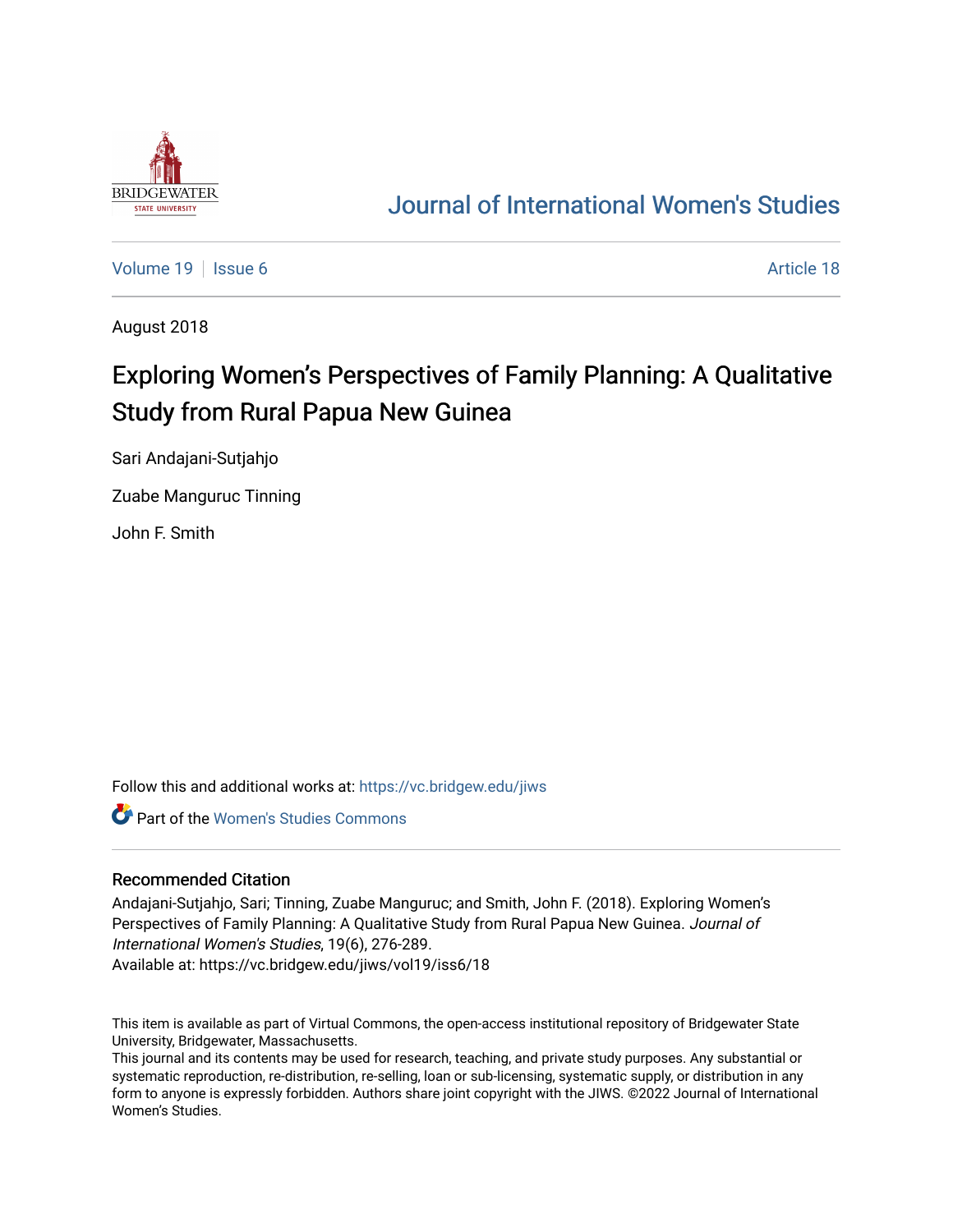Andajani-Sutjahjo et al.: Exploring Women's Perspectives of Family Planning

This journal and its contents may be used for research, teaching and private study purposes. Any substantial or systematic reproduction, re-distribution, re-selling, loan or sub-licensing, systematic supply or distribution in any form to anyone is expressly forbidden. ©2018 Journal of International Women's Studies.

### **Exploring Women's Perspectives of Family Planning: A Qualitative Study from Rural Papua New Guinea**

By Sari Andajani-Sutjahjo<sup>[1](#page-1-0)</sup>, Zuabe Manguruc Tinning<sup>[2](#page-1-1)</sup>, John F Smith<sup>[3](#page-1-2)</sup>

#### **Abstract**

Papua New Guinea has one of the highest fertility rates and lowest usage rates of modern contraceptives in the Pacific, especially in rural areas. Provision of modern family planning services in rural indigenous communities is challenged by geographic distance, organizational logistics, sparse human service resourcing issues, and lack of integration and understanding of the diversity of PNG's indigenous knowledge and practices around reproductive health. Face-to-face interviews followed by two focus group discussions were held with 14 purposively sampled indigenous women and two community volunteers, aiming to explore their experiences of what were termed "modern family planning practices" and the perceived impact of these on indigenous social structures. Narratives showed mixed impacts including women's increased sense of wellbeing and control over their bodies; better childbirth spacing benefitting childrearing and family economic demands; concerns over sustainability of village health services; and frustration about perceived lack of collaborative consultation between service providers and community leadership.

*Keywords***:** family planning, Papua New Guinea (PNG), traditional birthing house, indigenous knowledge.

#### **Introduction**

 $\overline{\phantom{a}}$ 

The links between family planning and prevention of maternal deaths and morbidity are long established (Petruney, Wilson, Stanback, & Jr, 2014)—prevention of unplanned and risky pregnancies could reduce global maternal deaths by 40% (World Health Organization, 2015). Modern contraception, including condoms and oral contraceptive pills, was first introduced to women in Port Moresby, the capital of Papua New Guinea (PNG), in 1948 by the Australian Air Force Medical Team and later adopted into PNG national health policy in 1975 (Gunther, 2008). However, progress toward universal access to family planning services in PNG has been very slow. Given the steady but low annual contraceptive prevalence growth rates (CPR) of 2.4% over the 25 years from 1978 to 2011, it would take another 25 years to achieve the much-desired CPR of 50% (World Health Organization, 2014). Currently PNG's CPR at 30% is well below the global average (56%) for low-resource nations (E Kennedy, Gray, Azzopardi, & Creati, 2011; Elissa Kennedy et al., 2013). PNG continues to be amongst countries with both high total fertility rates (TFR) (TFR

<span id="page-1-0"></span><sup>&</sup>lt;sup>1</sup> Sari Andajani-Sutjahjo, PhD. School of Public Health and Psychosocial Studies, AUT University, Auckland, New Zealand. Sari.andajani@aut.ac.nz

<sup>2</sup> Zuabe Manguruc Tinning, Tree Kangaroo Conservation Program, Lae City, Papua New Guinea

<span id="page-1-2"></span><span id="page-1-1"></span><sup>3</sup> John F Smith, Postgraduate Tropical Medicine Program & Office of Academic Affairs, Faculty of Medicine, Khon Kaen University, Khon Kaen 40002, Thailand.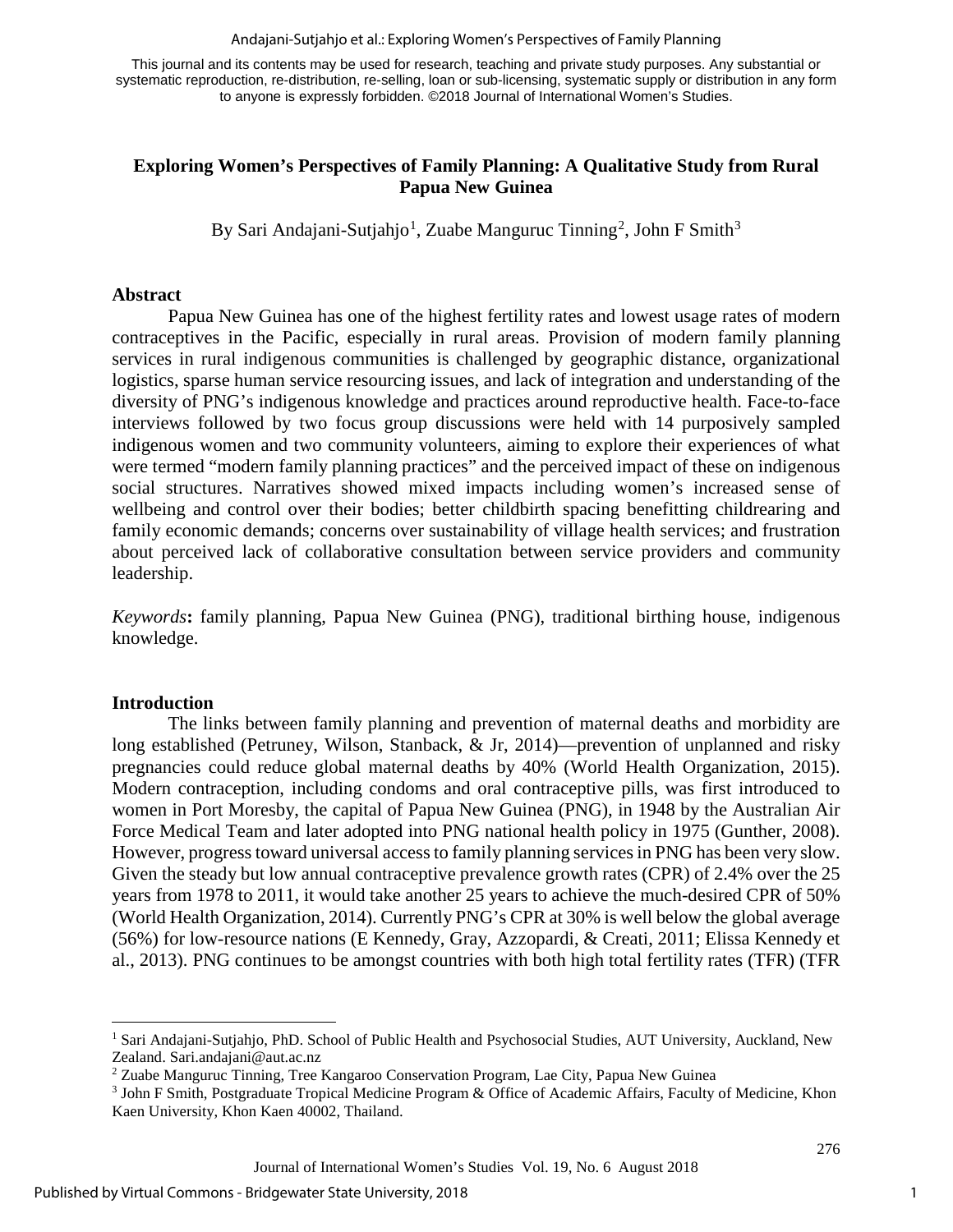$=$  4 or more births per family) and high maternal mortality rates (MMR  $=$  250/100,000 live births) (World Health Organization, 2015).

Women living in rural PNG, like other indigenous peers, e.g., from Ecuadorian Amazon, Guatemala and Laos, continue to miss out on much-needed family planning services (Apeng et al., 2010; Bremner, Bilsborrow, Feldacker, & Holt, 2009; Ishida, Stupp, Turcios-Ruiz, William, & Espinoza, 2012; Sanaphay, Daenseekaew, Smith, Eckermann, & Scopaz, 2014). The average CPR of rural women in PNG is 20%, which is half the rate of urban women (World Health Organization, 2010). The difference in rural and urban accessibility is only one challenge to efficient family planning services in rural indigenous communities (Sanga, de Costa, & Mola, 2010). Other challenges include low service accessibility due to distance, poor rural road infrastructure and service costs (Sanga et al., 2010; Vail, 2002). Other personal factors like women's unfamiliarity with the services, cultural and language barriers, and fears of possible side effects (Yamo, 2011), may also influence the decision made by women to access family planning services. Women might refuse to use implants or intra-uterine devices (IUD), perceiving them as intrusive (Smith-Oka, 2009) or unfamiliar (Sanga et al., 2010; Ullah & Humble, 2006; Vail, 2002). A study with Tari indigenous women in PNG suggests that women often feel overwhelmed by modern clinics, which are considerably different, in physical structure and service orientation, to their traditional healing practices, hence women are hesitant to access these services. In 1997, PNG introduced communitybased family planning programs to indigenous villages funded largely by international donors (Treva, 2012). Members of local communities were recruited and trained as family planning volunteers to distribute contraceptive pills and condoms.

A substantive barrier identified to the delivery of formal health services in PNG is that these services are largely conducted in English or Tok Pisin (the lingua franca of PNG). In addition to English and Tok Pisin, there are more than 850 local dialects spoken in PNG. Thus it is not surprising for both English and Tok Pisin to be foreign to indigenous communities who use local dialects in daily communication and have never formally learned Tok Pisin or English. In the past, health information went through multiple translations, such as from English to Tok Pisin, then to local dialects. Dialects used by indigenous people are also often foreign to the English or Tok Pisin-speaking health workers with consequent communication frustrations between locals and health workers (Yamo, 2011). Rural women's low literacy rate at 46% (versus urban women at 83%) further complicates their ability to benefit from health education materials, typically available in English and/or Tok Pisin (Yamo, 2011).

To date, many PNG family planning studies have overlooked the importance of indigenous knowledge and cultural systems, and traditional gender and social relationships on community's participation in modern family planning initiatives. Further overlooked in the implementation of such services are the views of indigenous women (Hayes, 2010; Hinton & Earnest, 2011) (and men) who have profound and vibrant roles in everyday community life. Many PNG family planning policy and program studies have been largely based on urban communities, or on communities living near the national and regional government centers (Ashwell & Barclay, 2009; Sanga et al., 2010; Vail, 2002) and have bypassed the health needs, knowledge and aspirations of rural indigenous communities. Communities often find these programs confusing as this modern knowledge is not integrated within traditional understandings of their natural environment, family/kinship, or health and community practices (Kies, 1987; Stephens, Nettleton, Porter, Willis, & Clark, 2005). Adoption of modern (foreign) knowledge and practices runs the risk of excluding women (and men) from their cultural roots and traditions, making them feel incompetent and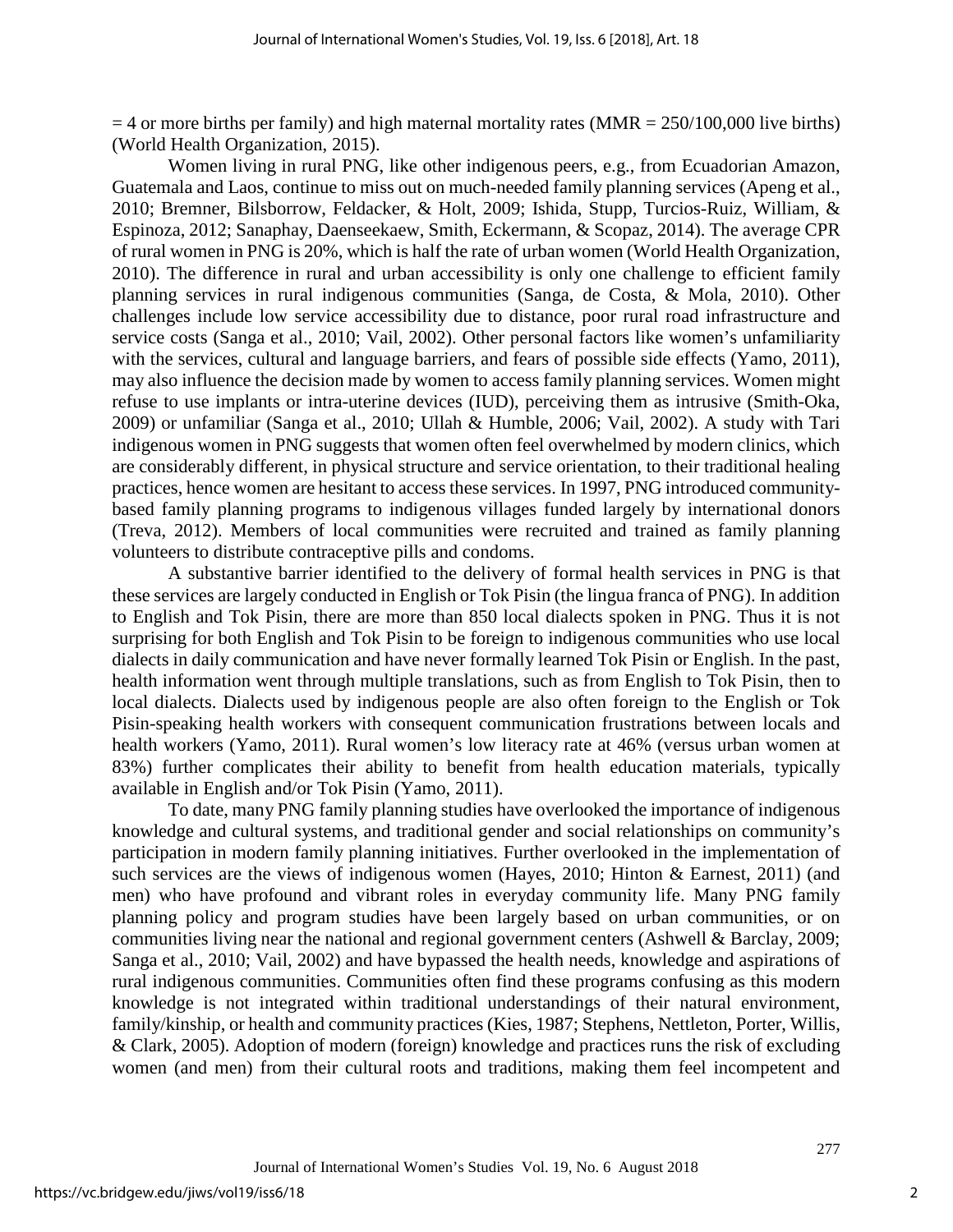further marginalizing and alienating them from health initiatives important to them (Dodgson  $\&$ Struthers, 2005; Ishida et al., 2012).

Policy and programs relating to family planning services need to include the provision of services for men's sexual and reproductive health needs, knowledge, attitudes and practices. A qualitative study was conducted by Kura et al. (2013) to examine men's perceptions of reproductive health services and the capacity of the health sector to include men in these programs. Findings suggested that men had heard of some sexual reproductive health services, including family planning, antenatal care and prevention of sexually transmitted infections, including HIV, but service providers lacked capacity to involve men in reproductive health issues. Men's literacy and knowledge of sexual reproductive health issues are important factors in their support of their wives accessing health services.

This article examines indigenous women's views and experiences of modern family planning. We argue for inclusion of traditional knowledge and practices relating to fertility and gender relationships in family planning strategies with indigenous communities. This article is divided into four sections. We first outline our theoretical framework, which incorporates the indigenous conception of fertility and the power of reproduction. We then argue for the cultural conceptions of gender relationships including the two modes of symmetrical cross-sex (complimentary) gender relationship concepts. Third, we discuss our method. Fourth, we examine how traditional knowledge on fertility, power of reproduction, and symmetrical and complimentary gender relationships contradict the adoption of modern family planning approaches, which potentially lead to confusion and disharmonious gender relationships. We conclude for the incorporation of indigenous knowledge systems and women's collective views to improve current community-based family planning programs.

#### *Fertility and reproduction*

Like other highlanders of Papua New Guinea, for the Muningan communities, female fertility is characterized by the 'dirt and danger' of menstrual blood and blood produced during and post child birth. The contempt towards the 'dirty blood' of women post-childbirth also explains the segregation of a husband from his wife, following childbirth. The husband is expected to live in a male-only house or *hausman* following childbirth. Likewise, women are to bear children in secret, far away from her family home, in the birthing house *or hauswaren* (Elapa, 2011; Meigs, 1976).

Men are to avoid female blood. Menstrual blood is believed to stunt the growth of adolescent boys, weaken a man's physical power and endanger the success of his work. Men are taught to avoid any foods traditionally believed to be related to female's blood and reproduction (Meigs, 1976).

Yet on the other hand, observed traditional practices, have been interpreted as men being envious of women's power of reproduction (Bonnemère, 2014; Lemonnier, 2014; Meigs, 1976). Meigs (1988: 400) argues that the men "are not in some respect happy with the rigid sexual boundaries imposed by their culture… attempts to eradicate the differences and to blur the boundaries are abundant." For example, male initiation rituals are practiced to reassure the reproduction of human beings and men's superiority over women in the process of procreation (Lemonnier, 2014; Meigs, 1976). Amongst the Highlands, men's rituals for healing of the sick, also include the imitation of female menstruation (Meigs, 1976), believing that although menstrual blood is dirty and dangerous, it is also the source of women's rapid growth rate that is observed immediately after menarche, when girls have growth spurts. Meigs (1976) observed the rituals of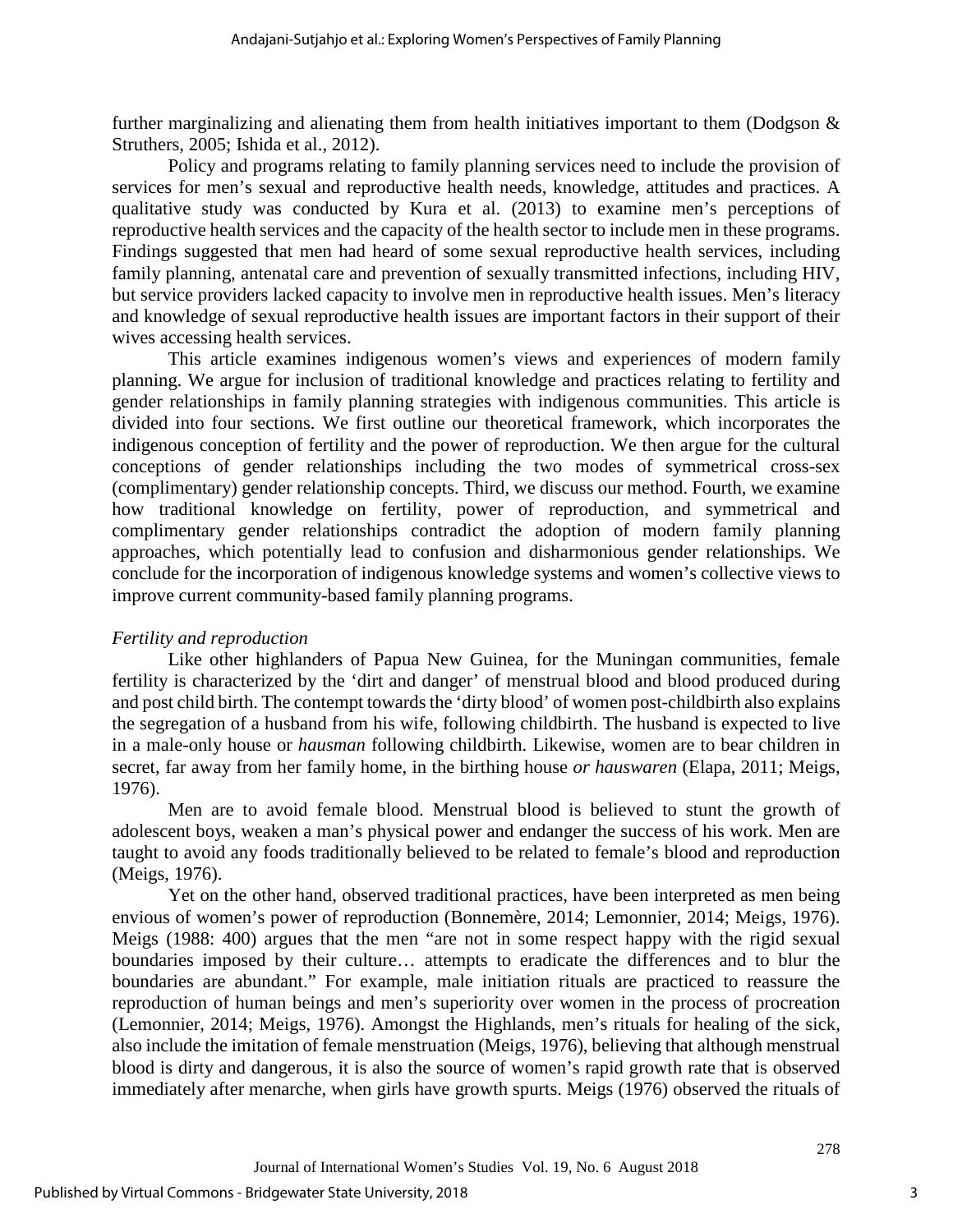men's imitating menstruation through bloodletting for treatment of ailments, like pain, swelling, and internal pains amongst the Hua Here, they believe that the ailment was caused by a hardening blood clot, which is known as a *kupa* and it can be healed only by bloodletting. Men also eat plants that produce a red juice (to imitate female's menstrual blood) that is believed to have the power to unblock a blood clot. Secretly however, the Hua men might eat possum, which is believed to be associated with women, and red *pandanus* leaves, to grow faster.

Another characteristics of female fertility is women's fears of a blood clot condition. Therefore, women are fearful of having irregular menstrual flow. Women on the other hand would avoid such plants like the red *pandanus* leaves for fears of excessive menstrual flow. For the same reason, eating possums, is believed to be extremely dangerous for women.

The third characteristics of female fertility in PNG may also include women's deliberate effort to mimic men's fertility quality believed to be dry, hard, infertile*,* [and] slow growing. For example, during menstruation and after giving birth, the Hua women eat small bits of brown and dried though leaves (Meigs, 1976) to reduce menstrual or blood flow following childbirth and for contraception. For example, the Hua women, are very proud of having a small quantity of menstrual blood flow. Menopause is therefore, aspired to as it brings to a close the 'uncleanliness, embarrassment of menstrual blood.

Another concept of fertility offered by Lemonnier (2014), suggest fertility as an integral part of the wider cosmic fertility towards the maintenance of individuals health and protection for their community. For the Ankave, for example, fertility rituals and ceremonial exchanges go beyond merely human reproduction; rather their rituals focus on the protection of family members and communities from negative powers, or, when they go to battle against evil spirits or malevolent individuals. The Huli would perform fertility rituals as a means to protect their community from natural disasters, such as drought, floods, landslides, earthquakes and famine (Ballard, 2000), which are considered to influence decline in cosmic fertility (Ballard 2000).

#### *Symmetrical and Complimentary Gender Relationships*

Bateson's argument for two modes of same-sex (symmetrical) and cross-sex (complimentary) gender relationships is particularly important in understanding dynamic gender relationships in Melanesian culture (Lipset, 2008; Strathern, 1988). Bateson contested the metaphor of male gender domination as a distortion to male-female relations. Strathern (1988) concurred with Bateson's argument and introduced the term personhood 'dividual' (1988:13; Lipsett p. 224). The personhood *dividual* implies that in each individual (Carsten, 2004), there are relationships which are made of same-sex and cross-sex, such as between father and son, and husband and wife. Melanesian society defines an individual person to be a collective individual defined by her various roles, social positions, and historical events. Those roles and social positions are mobilized by ritual performances, ceremonies, and past and present historical events. For example, the qualities of men and women are distinctive and defined across generations, and are drawn out of what roles and duties are given by the society to men and women (Strathern, 1988).

This paper aims to analyze how the traditions of knowledge and practices surrounding (in)fertility, reproduction and gender relationships, influence Muningan women's (and men) perception and participation in modern family planning programs. We argue the failure to acknowledge and understand traditional and local knowledge, attitudes and practices of fertility and gender relationships will result in social disharmony, and potentially weakened community resilience and participation in family planning services.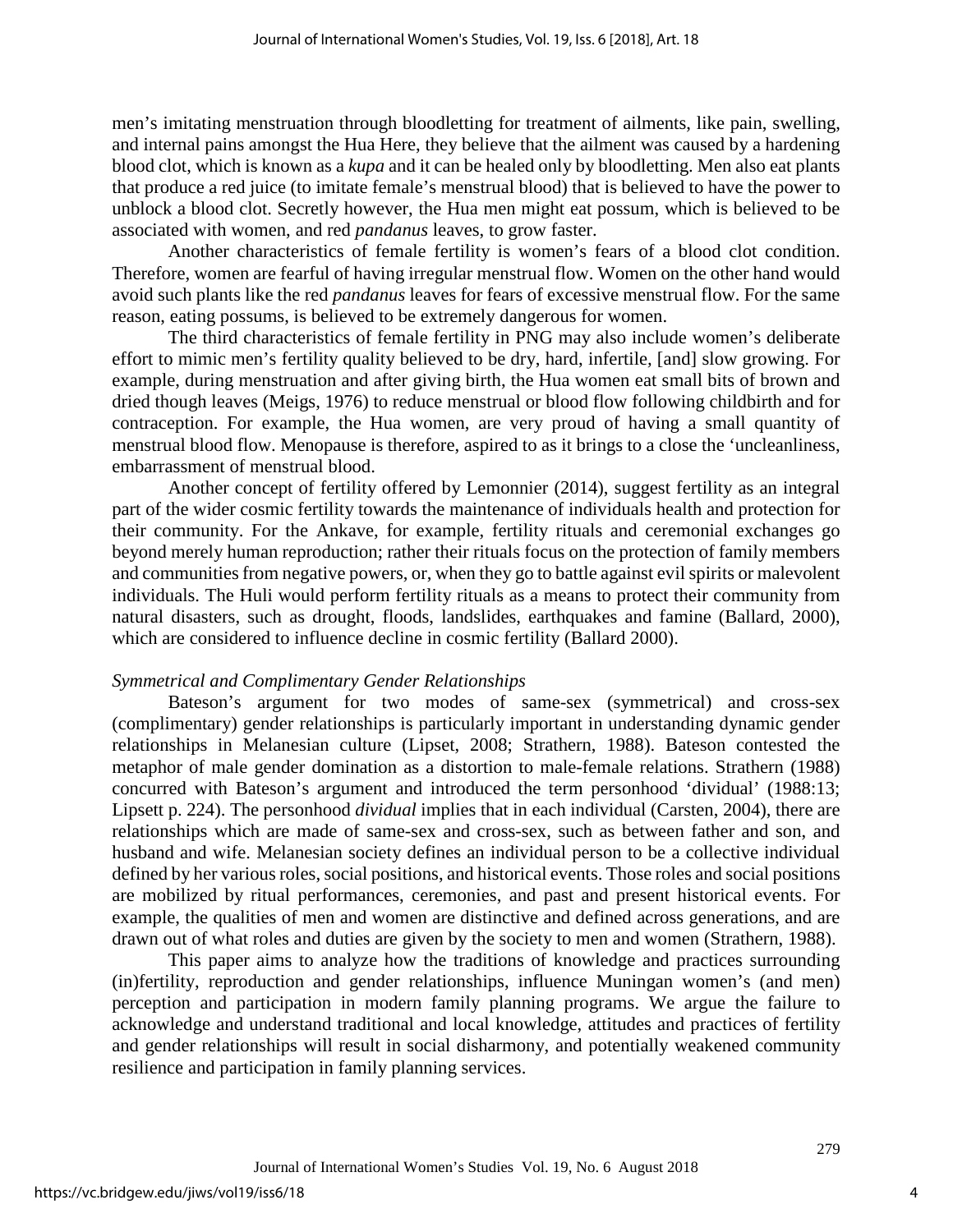#### **Methods**

This was a descriptive qualitative study using in-depth interviews and focus group discussions to purposively select a sample of rural indigenous women and to examine their views and experiences of community-based modern family planning in light of their traditional cultural knowledge and practices.

## *Research context and recruitment of participants*

The study was set in Muningan, one of eleven villages within the Nawaeb District of Morobe Province of PNG. Muningan is a small community of 200 people. The village is a 1.5 hour drive from Lae, the capital of Morobe Province. Village houses are made from local bush wood, with long cane leaves or grass for roofing, and they are built on family-owned land, or, according to customary land practice. Houses are clustered in a circular fashion to allow space for community gatherings with a meeting hall and church at the village center. The village has a preschool and elementary school, but the nearest high school is 25-30 miles away (a full day walk); the nearest health post is about a four-hour walk away. The community can largely survive day to day outside the cash economy, with cash for paying school fees, health services and transport derived from occasional sales of crops and farm's produce (i.e. chicken and pig). Villagers grow vegetables, fruit and bush food for their daily food needs and catch some fish from the local rivers. Meat is not a daily food item and only eaten at special events (e.g. weddings), or, occasionally when there is disposable cash income. Village activities are mostly carried out as a family, in groups, or at community gatherings, not as individuals.

#### *Participants*

Participants were purposively selected to include married village women at child rearing/bearing age range (20-39 years), who were accessing community-based family planning, and who could read and speak fluent Tok Pisin*.* Fourteen housewives agreed to participate and all of them had lived most of their lives in Muningan, having either been born there or had joined their spouses there. Families ranged in size from one to five children, with the youngest child for each woman ranging from one to eight years old. Upon arrival at the study field, the second author (ZT) first visited the PNG Family Health Association and wasintroduced to the only family planning volunteer in Muningan, Mr. Basa (pseudonym). Mr. Basa was the husband of the Muningan village birth attendant (VBA). The Basas then introduced ZT to a few potential participants who were their clients at the time. The snowball technique was then used to recruit more women. Each woman interviewed was asked to inform other women in the village about the study who they knew were using contraceptives and accessing services from the family planning volunteers. ZT stayed in the village during the duration of the data collection. Interested women would visit and contact ZT directly. The data collection was conducted in Tok Pisin by ZT who was born and raised in PNG, spoke fluent Pidgin and Tok Pisin and was very well aware of the general social etiquette, practices and customs in PNG. ZT was a nurse and had completed a nursing degree in Australia. She is very familiar with the family planning programs in PNG. The first and third authors (SAS and JFS) together had more than 40 years of experience working in the area of women's reproductive health in the Asia-Pacific region, including in PNG, Indonesia and West Timor, Thailand, the Philippines and Laos.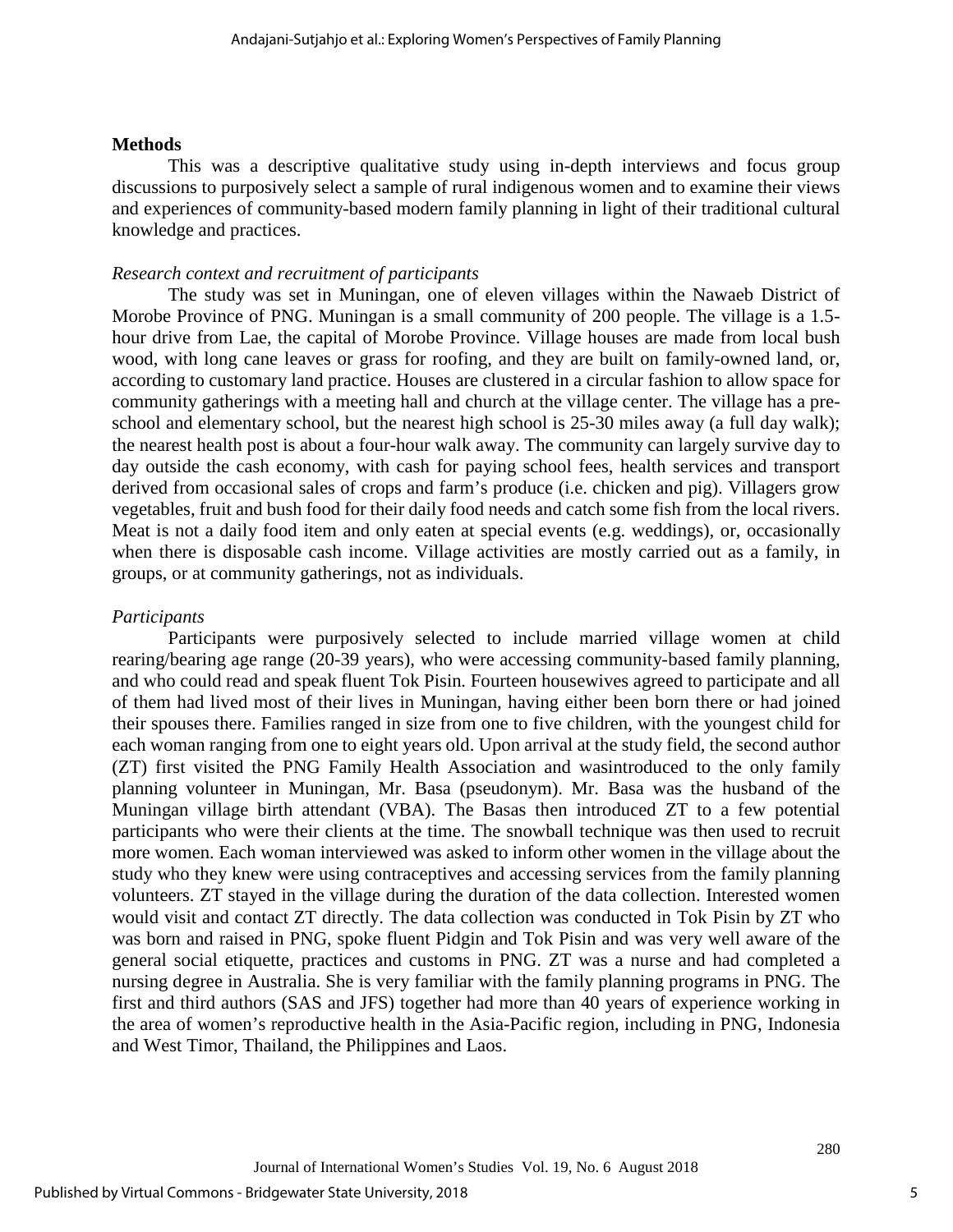#### *Data collection*

The in-depth interviews and focus group discussions were conducted at times and places convenient to the participants—mostly at the house veranda, in the morning before women went to work in the field, or in the afternoon after they returned from the field. Interviews lasted about an hour, and group discussion lasted up to 1.5 hours. All responses during the interviews and group discussions were manually recorded in a field notebook, handwritten by ZT. The participants declined consent for the discussions to be digitally recorded. ZT also took notes of the data collection process and other observations deemed to be relevant for the interpretation of the data. Participants were informed about the aim of the study, the potential benefits or harm and confidentiality. The consent form was written in Tok Pisin and given to the women. At times ZT offered to read the consent form to the women and the Village Birth Attendant had it translated to the local dialect to facilitate a clear understanding of participants' rights in the research and what was required from them. When agreed, those who could sign would sign the consent form and those who could not sign had one of their fingers inked and then printed on the consent form to agree to participate in the research.

Fourteen women, the village birth attendant (VBA) and the two family planning volunteers were interviewed. ZT used semi-structured interviews to ask about the women's views and experiences of modern family planning. Of note here, ZT, through her initial contact with a few women, noted some hesitation and uneasiness of the women to the direct questioning style. Using her cultural sensitivity and judgement, ZT decided to change her approach to social dialogue and personal engagement through storytelling and shared personal experiences. For example, ZT told them about her family, her parents, and her connection with the community through her former grandfather's work as a missionary in Muningan and neighboring villages. ZT's insights and astute decision to adjust her data collection approach proved to be effective, as the women became more relaxed towards her and were willing to share their experiences on family planning.

Following the completion of all 14 individual interviews, two group discussion sessions were conducted with the same participants. In each group discussion, a group representative was elected to organize the group meetings and the venue. Both of the groups decided to gather in a small *hauswin* (a bush huts with no walls), used for families to relax and cool off in the afternoons. Each group discussion session began with ZT presenting a summary of previous in-depth interviews (and removing all of the references to names) in Tok Pisin and inviting the women to discuss and clarify, and then make suggestions for future improvements in family planning services in Muningan. The group representative acted as the mediator and translator to translate the research questions to the women in their local dialect. To allow for intimate discussion among the participants themselves, they discussed the research questions in their local dialect, which was foreign to ZT. They then presented their group ideas to the group representative who had it translated to Tok Pisin for ZT. This open inclusive discussion allowed all participants to express their views and opinions comfortably in their own dialect. Regardless of literacy level or level of Tok Pisin language proficiency, the women were able to fully participate and express their ideas informally, in the manner that was comfortable and culturally appropriate to them.

#### *Data analysis*

Written interview and group discussion notes were analyzed using descriptive thematic analysis (Elo & Kyngas, 2008). Notes were read and re-read, and open-coding and in-vivo coding were used to cluster data into groups and categories with similar categories eventually being collapsed into main themes.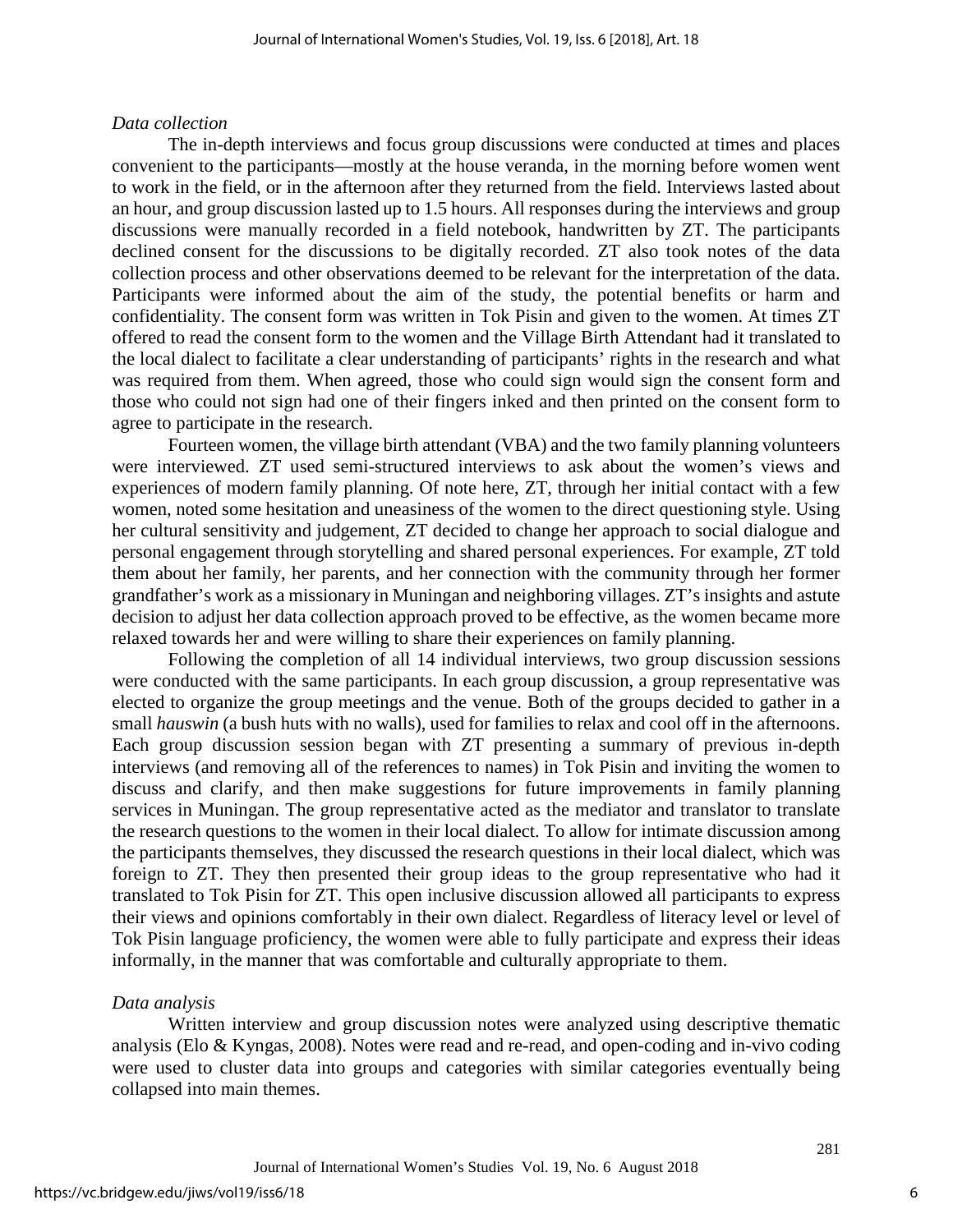### *Research ethics*

This research was reviewed and approved by the Auckland University of Technology Ethics Committee (AUTEC #13/80). Following this ethical approval, research permission was sought and approved by the Director of the Morobe Provincial Family Planning Volunteer Organisation.

## **Findings**

In-depth interviews and group discussion data provided rich coverage of women's experiences and views on impacts of modern family planning practices on their own lives, families and communities and their aspirations for sustaining these in culturally appropriate ways. This section illustrates women's (and men's) confusion with and contestation against the practice of modern family planning, and indirectly they argued for the incorporation of local knowledge and practices into the family planning programs.

## *Family planning, menstrual blood and childbirth*

Menstrual blood and blood flow post-childbirth are believed to be dirty and dangerous. Participants' perception and acceptance of modern contraception, especially the oral contraceptive pills, strongly reflected the fears of dirty blood during menstruation and post childbirth. Participants expressed a sense of relief for being able to control childbirth. All participants chose to use oral contraceptives because it was believed to be the best method which would not affect their regular menstruation. They were all very fearful of irregular menstruation believing that it would cause blood clotting which would make women sick. Some had been using oral contraception for between four and 15 years. It was believed that a healthy woman would get rid of *blut nogut* (bad blood) through menstruation. Interestingly, all participants, from stories heard from female relatives and friends, believed that injectable contraceptive was the worst method; participants Cesu (aged 23) and Goreyu (aged 39) said that depo injections could make a woman sick, stop her menstruation and cause a blood clot condition in her womb. Goreyu's friend for example, had used the depo injection and had cause her irregular menstruation flow for about three months. She became very sick and was taken to the city hospital. Goreyu believed that her friend had had a blood clot condition where the accumulation of menstrual blood in her womb had caused the health complication.

Oral contraception was seen as the best means to manage pregnancy and childbearing. Honepe (aged 35) explained that "*I could stop pills and get pregnant again … I could control my body*". As a collective individual, Muningan women, like their peers in other Melanesian societies are given cultural and social roles to perform. Culturally, women in Muningan are expected to participate in a number of economic, social and church activities for the maintenance of their household income/resources, social connections, and spiritual life. Goreyu (aged 39) metaphorically explained the oral contraceptive "*like a mother looking after me, it helped me to spacing childbirths, it kept my body fit, and I could earn money for my family*"*.* Etinue (aged 38) had been using oral contraceptive pills for 15 years and all of her four children were spaced using pills, "*I have been very pleased… it helped me spacing my children … with pills, there is no problem, and you can manage how many children you want to have and participate in my church*".

Free oral contraceptives obtained from the village family planning volunteers were seen as the most economical and accessible. There was no village health centre in Muningan. Participants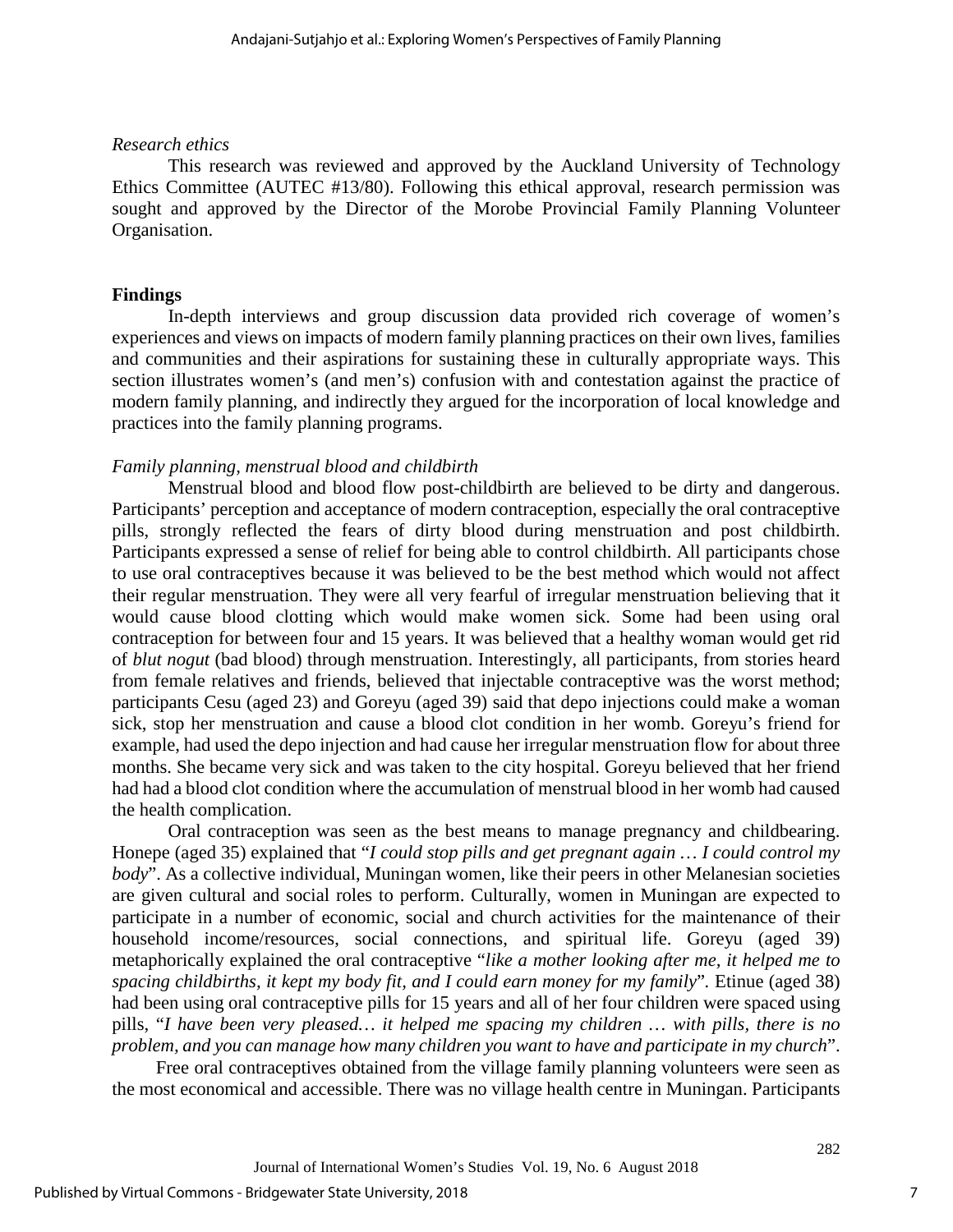relied on the Muningan family planning volunteers to bring their supplies to Muningan. The Muningan women could also get contraceptives from a neighboring district clinic (3 hours walk from Muningan) or the city hospital. Etinu (aged 32) was very content with the services provided by the village family planning volunteers and she doubted she would have had received the same quality of service from other clinics in the district or the city hospital. Due to the cost of travelling and poor road infrastructure, a few of the participants did not like the idea of travelling to the city to get contraceptives; Cesu (aged 23), "g*oing into town to access family planning services was quite difficult as we were in the village and we could not afford bus fares.*" At the same time, family planning services in the city are not free and very expensive. For example the cost of the depo injection on the city hospital is about three times of those in the district clinic. Participants were also aware that they could go to a nearby district clinic for other types of contraceptives. Yet services at the district health clinic were unreliable "*sometimes when we arrive health workers are not there at the district clinic to serve us*". At the same time, participants were only interested in getting oral contraceptive pills which could be easily obtained free from the Muningan family planning volunteers.

All participants sent their children to one of two local primary schools but had send them to the city for secondary and tertiary education incurring extra financial pressure to pay for school accommodation and transport. Participation in the family planning programme had helped women increase their participation in cash market activities and to send their children to schools for good education. Goreyu (39) was grateful that after her participation in the family planning programme, she was able to space her children and to earn money for her family. Family gardens and farms were also under pressure to generate cash income to pay school fees and transport. Increasingly families were selling their farm produce to the city. Boeng (age 22) said, "*school fees are getting expensive these days so spacing will give time to save for each child's education*".

#### *Childbirth as dirty and dangerous*

The loathing of dirty menstrual blood around childbirth underpin at least two birthing practices for the Muningan: the women give birth in secret and in a separate house far away from their families (*hauskarim*); husbands leave the family house and live in *the hausman,* the house for men only. All participants believed that giving birth at home was inappropriate, as they did not want to pollute their house and risk the health of their families with the dirty blood post childbirth. (Boeng, aged 22) was adamant that "*women needed to give birth in secret and separately from her family*". At the time of this research, all participants were disgruntled about not having a special birthing house or *hauskarim*. According to the village volunteers and some participants, the building of *hauskarim* had fallen out of favour since the introduction of modern contraception and homebirth by the village birth attendants (midwives) in rural clinics. Dona (aged 28) said, "*If*  hauskarim *is built, women could give birth in a proper place where the nurse may assist and we also perform safe rituals for mothers and babies*"*.* A *hauskarim*, made of local wood, bamboo and kunai (long grasses), had traditionally been built by the community away from the main village to give women a 'secret' space to give birth. Women would go to the *hauskarim* close to the time of the delivery, accompanied by a female relative for support, and stay there with the newborn for a few weeks or months to recover. In the group discussion, some participants proposed extending the function of the *hauskarim* to be a family planning station for the Muningan community, so the family planning volunteers could use it as the storage for the contraceptive pills. Historically, a *hauskarim* existed in conjunction with a *hausman* (house for men only). In the past, a husband would lodge for up to three or five years in the *hausman*, to give his wife the time and space to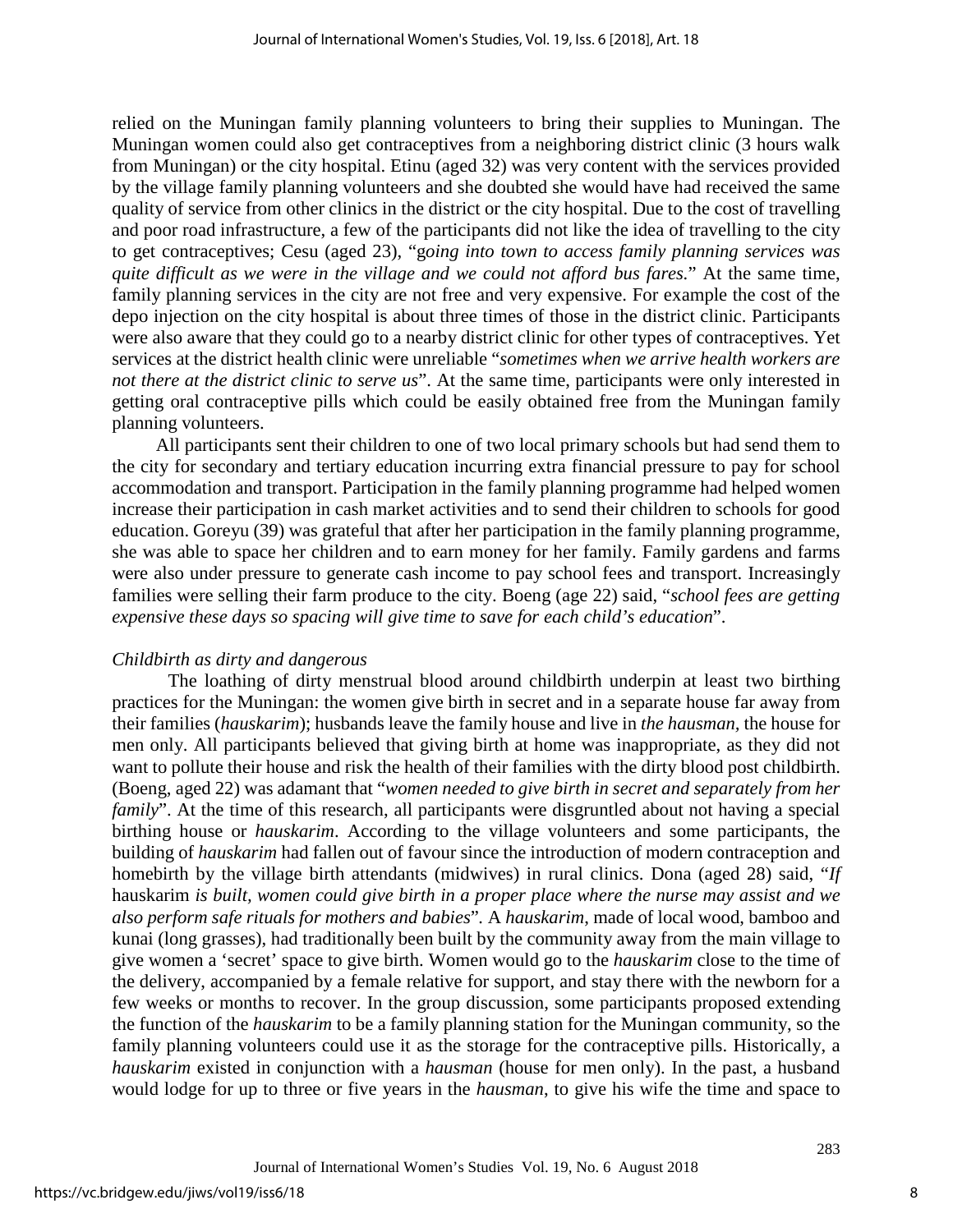look after the newborn until the child was mature enough to feed herself/himself. During this period, the father would still visit the family house during the day and help out with food-gathering, collecting wood for cooking or childcare. He would return to the *hausman* in the evening [\(Agyei,](#page-12-0)  [1989\)](#page-12-0).

#### *Gender relationships*

As noted earlier, Strathern's (1988) specified the personhood 'dividual' concept of genderrelationship in the Melanesian culture to include same-sex (symmetrical) and cross-sex (complimentary) relationships. This concept might still be relevant today and has underpinned gender values and relationships in Melanesia. The qualities of a man is specific and it includes his inherited roles, social attitudes, practices and relationships he has with his father (symmetrical) and the relationships he has with his wife (complimentary). A similar formula is also applied with a woman. Traditionally, Muningan men and women had different roles in building the *hauskarim*. The *hauskarim* was seen as a cultural protection for men against *blood nogut* (dirty blood postparturition). Interestingly, conversations in the discussion group marked the introduction of family planning in the community as the moment when men stopped helping the women to build *hauskarim* and refused women's requests for help. Ame (aged 35) felt frustrated: "*the men didn't want to support us and the family planning volunteers, they wouldn't cooperate*". Boeng (aged 22) said "*our husbands wouldn't listen to us or the family planning volunteers, they ignored us all, that's why we were without a hauskarim*.

Participants felt their male peers and leaders now acted as if they were ignorant of the women's needs. Participants suggested lack of consultation between the family planning programmes and local communities had influenced this, especially with male leaders and the men in the communities. A few participants surmised: "*Men might feel like an outsider, they might think the volunteers were introduced by the organisation (a named NGO), so couldn't the organisation take responsibility as well in providing facilities?*" Here, it was obvious that the participants were concerned about how the men had been behaving in response to the introduction of modern family planning. This suggested confusion and disruption of cross-sex relationships between men and women. The introduction of modern family planning had disrupted traditional gender relationships and complimentary male/female roles and practices around fertility and childbirth. It appears that Muningan men felt displaced and confused, as family planning had been heavily focused on women and excluded their participation. Men might have assumed that women's fertility was well controlled by family planning and building a *hauskarim* became irrelevant. Thus, introduction of modern health practices, health technology, and other modern lifestyle transformations into Muningan might have had disrupted existing gender relationship indigenous knowledge and practices. In addition to the effects of modern family planning practices on traditional gender relationships, participants also raised the often-competitive nature between government-funded versus privately funded family planning services and lack of consultation with community leaders. The women wanted any introduction of new services into Muningan to include consultation with their community leaders. They expressed concern and skepticism over the number of maternal health and family planning services provided by a mix of private providers, government, and nongovernment organizations (NGOs), all introduced without any engagement and consultation with the village elders/leaders. Some participants questioned the legitimacy and genuine intention of programs, especially those introduced by private organizations and NGOs and they had encouraged others not to attend those services. In the FGDs participants suggested the *hetmeri* or *hetman* (women or men leaders/elders) as the guardians of local knowledge and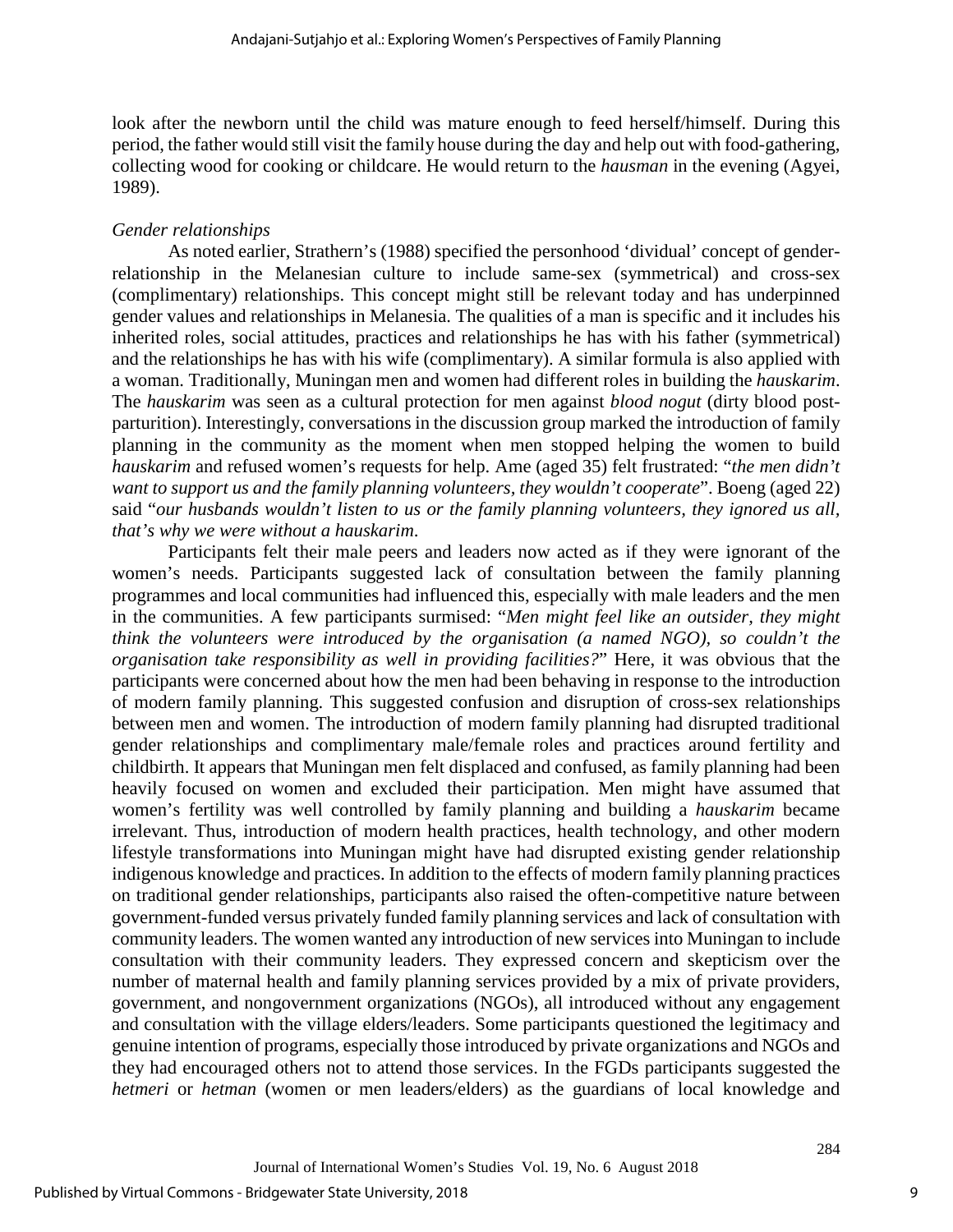community gate-keepers should be key partners and facilitators for any new health initiatives. These community leaders are well respected for their wisdom and the best means to adopt new knowledge or practices should be synchronize with existing local knowledge and traditions. Participants also noted the lack of local women's voices and local knowledge in service decisionmaking challenging program and policy developers to engage authentically with existing sociocultural knowledge bases and community leadership structures.

#### **Discussion**

Our study reflects a culture clash between the introduction of modern family planning practices (and practitioners) and PNG traditional knowledge and practices around fertility, childbirth, sexuality and gender relationships. Although modern contraception was introduced to PNG's urban capital in the late 1940s, rural indigenous communities' access to family planning services is much more recent (last 30 years). Contraception usage rates are still low, and service provision is challenging due to geographical distances, and organizational and operational issues. We found these rural indigenous women were all positive about the pragmatic benefits of modern contraception, however, it had come at significant cost to traditional meanings around reproductive knowledge, beliefs and practices and gender relations underpinning those.

We found all participants used oral contraception to control childbirth and to sustain their health and wellbeing. The adoption of oral contraceptives appears almost exclusively for the purpose of child spacing rather than family size limitation. The women emphasized the pragmatic advantages of oral contraception in terms of cost benefits, children's education, and social commitments and a greater sense of control over fertility, pregnancy and childbearing. Better birth spacing afforded more opportunity for participation in social, church and market activities important to their sense of social and spiritual wellbeing. A further significant pragmatic benefit was easing family budget pressures related to schooling costs and freeing up time for increasing family income via gardening and market activities.

Yet, modern family planning has undermined traditional birthing knowledge and practices, particularly, previous complimentary gender roles relating to childbirth (i.e. the disappearing of men's motivation for building *hauskarim*). Men stopped building *hauskarim* for women, as they perceived their traditional male role and status had been supplanted by the modern services and providers, and as such, suggested the government or relevant NGOs should build a new modern childbirth facility. Not only did the demise of the *hauskarim* remove the traditional birthing site, but it also overrode long-standing practice of protecting men and family members from *blood nogut* (bad blood) post-childbirth (Bonnemère, 2014; Elapa, 2011). Without *hauskarim,* the women were unsettled by childbirth itself, discussion of fertility issues, and storage of contraceptives. The clash between modern contraception delivery practices and traditions relating to fertility, childbirth and gender relationships conflated previously sacred private matters with the profane issues of daily life. This occurred outside the physical guardianship of the *hauskarim* and social and spiritual care of other women and their traditional knowledge and rituals. The introduction of modern family planning , without the understanding and/or sensitivity to local traditions had inadvertently destabilized long-standing local birth and maternal health practices and gender resulting confusion and resistance amongst some members of the community, as it has also been reported in other studies (Alam, Tasneem, & Oliveras, 2012; Simba, Schuemer, Forrester, & Merriment, 2011).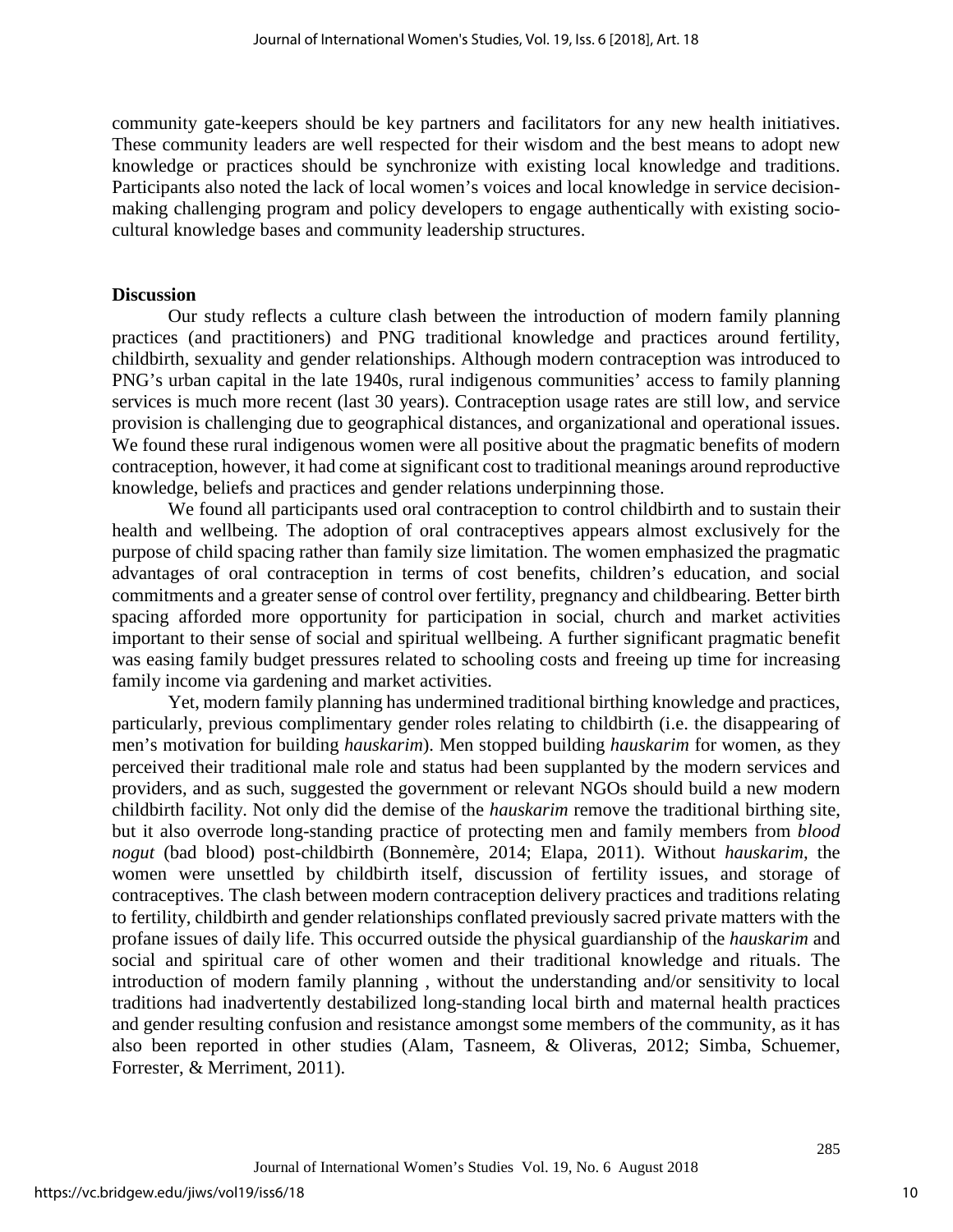Cultural beliefs and traditional knowledge about fertility and integrated gender roles need to be understood and incorporated into policy and service planning for community-based family planning in PNG. Service providers' lack of engagement with men in sexual and reproductive health decision making, resulted in poor commitment and support for program delivery, as also found elsewhere (Kura, Vince, & Crouch-Chivers, 2013). Our participants challenged future service planners to engage a bottom-up approach with appropriate local community leaders/elders (i.e. *hetmeri* and *hetmani*) using relevant community venues such as the church meetings (Clarke, 2003; Meigs, 1976; Scaglion, 2003; Weiner, 1987).

The women's position on the modern family planning programme reflects a significant culture clash between modern and traditional cultural knowledge and practices. The women valorized their long-established indigenous socio-cultural values and identity but also had strong aspirations for collaborative processes to leverage the benefits of culturally appropriate modern family planning outcomes. Rebuilding the hauskarim was a poignant re-assertion of their gender and cultural identity to better meet their family planning outcomes.

In an era of increasing biomedicalization of family planning in indigenous communities, these women's pleas parallel the intent of Declaration on the Rights of Indigenous People (UNDRIP) (2008) for the protection and fulfilment of indigenous women's rights to sexual and reproductive health and respect for existing cultural knowledge and practices. Thus, it behooves health agencies, policy makers, program developers and health researchers to work collaboratively with indigenous communities to protect and incorporate relevant cultural practices in their health programs (United Nations, 2008).

Lastly, further research in this area is necessary. To avoid the cultural conflicts that have hindered family planning programs in many rural areas and indigenous communities, it is critical to study broader traditions, norms, customs and taboos of the local people. A 'modern' family planning program that improves and takes advantage of some of the traditional methods will be more apt to be accepted by the population than an exclusively foreign one that lacks a corresponding system of meaning.

#### **Conflict of Interest**

The authors declare no conflicts of interest.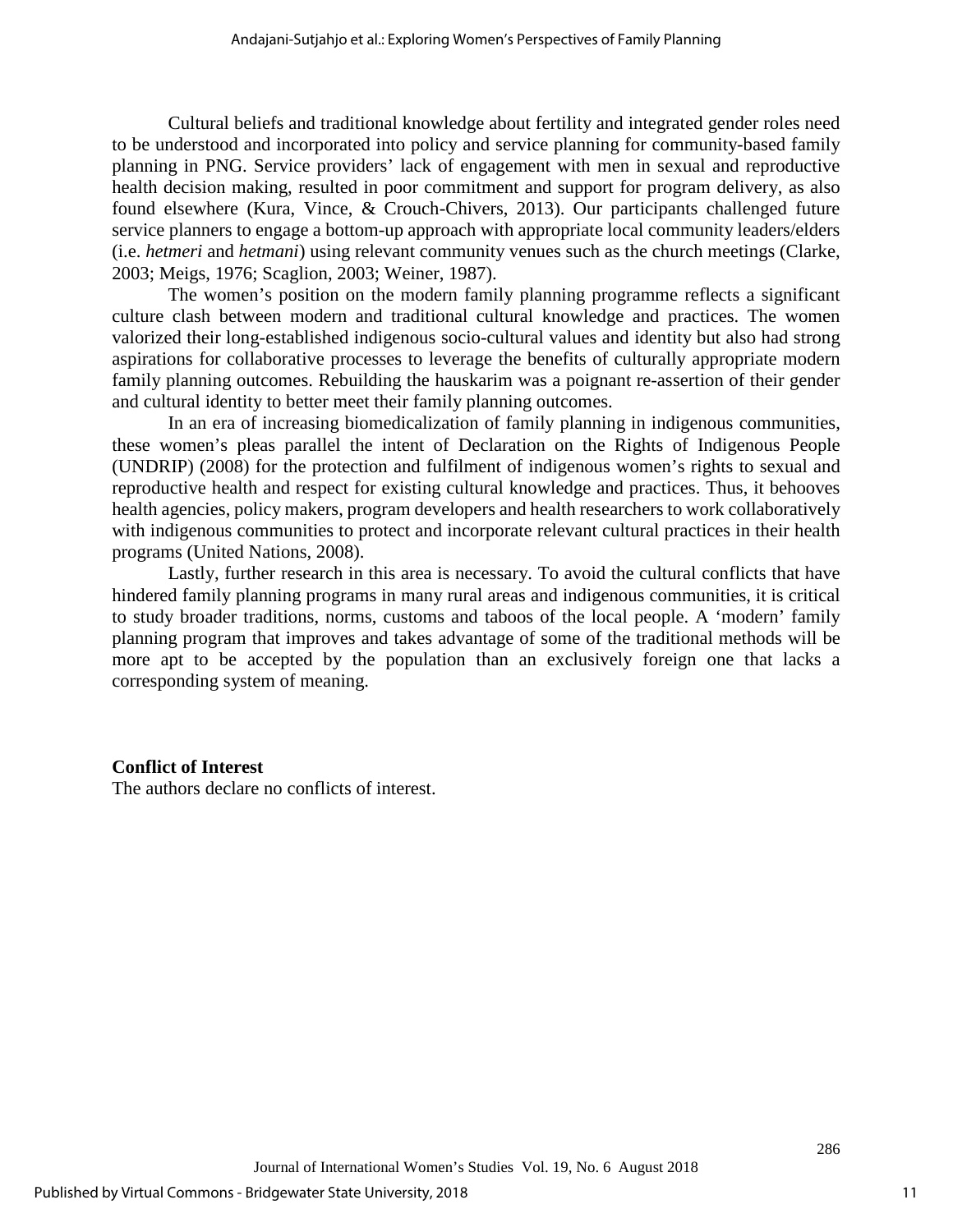**References**

- <span id="page-12-0"></span>Agyei, W. K. A. (1989). Fertility and family planning in the third world: A case study of Papua New Guinea. *Contemporary Sociology, 18*(6), 921-922.
- Alam, K., Tasneem, S., & Oliveras, E. (2012). Performance of female volunteer community health workers in Dhaka urban slums. *Social Science & Medicine, 75*(3), 511-515. doi:10.1016/j.socscimed.2012.03.039
- Apeng, D., Drorit, D., Mabong, P., Theo, L., Fitzwarryne, C., & Bunat, A. (2010). The 'Reach Every Village' strategy for community-based health improvement interventions in the Momase Region of Papua New Guinea. *Papua New Guinea Medical Journal, 53*(1-2), 37-47.
- Ashwell, H. E., & Barclay, L. (2009). A retrospective analysis of a community-based health program in Papua New Guinea. *Health Promotion International, 24*(2), 140-148. doi:10.1093/heapro/dap009
- Ballard, C. (2000). The fire next time: The conversion of the Huli apocalypse. *Ethnohistory, 47*(1), 205-225.
- Bonnemère, P. (2014). Variations on a Theme: Fertility, Sexuality and Masculinity in Highland New Guinea. In S. Ulijaszek (Ed.), *Population, Reproduction and Fertility in melanesia*: Berghahn Books Inc.
- Bremner, J., Bilsborrow, R., Feldacker, C., & Holt, F. L. (2009). Fertility beyond the frontier: Indigenous women, fertility, and reproductive practices in the Ecuadorian Amazon. *Population and Environment, 30*(3), 93-113. doi:10.1007/s11111-009-0078-0
- Carsten, J. (2004). *After Kinship*. Cambridge: Cambridge University Press.
- Clarke, C. W. (2003). *Remembering Papua New Guinea*. Canberra, Australia: Pananas Books.
- Dodgson, J. E., & Struthers, R. (2005). Indigenous women's voices: Marginalization and health. *Journal of Transcultural Nursing, 16*(4), 339-346. doi:10.1177/1043659605278942
- Elapa, J. (2011). Pasim Tok: Dialogue and conflict in the Southern Highlands. In E. Papoutsaki & M. M. a. P. Matbob (Eds.), *Communication, culture and society in Papua New Guinea: Yu tok wanem?* (pp. 113-123). Papua New Guinea: Divine Word University Press.
- Gunther, J. T. (2008). *Papers on health administration in Papua New Guinea*. Pacific Manuscripts Bureau, (08-012). AU Microfilm, Auckland University, Auckland, New Zealand.
- Hayes, G. (2010). *Family planning in Papua New Guinea: Current status and propects for repositioning family planning in the development agenda*. Paper presented at the the ICOMP Regional Consultation - Family Planning in Asia and Pacific Addressing the challenges Conference, 8-10 December 2010, Bangkok, Thailand. Paper retrieved from http://www.icomp.org.my/new/uploads/fpconsultation/PNG.pdf
- Hinton, R., & Earnest, J. (2011). Assessing women's understanding of health in rural Papua New Guinea: Implications for health policy and practice. *Asia Pacific Viewpoint, 52*(2), 178- 193. doi:10.1111/j.1467-8373.2011.01449.x
- Ishida, K., Stupp, P., Turcios-Ruiz, R., William, D. B., & Espinoza, E. (2012). Ethnic inequality in Guatemalan women's use of modern reproductive health care. *International Perspectives on Sexual and Reproductive Health, 38*(2), 99-108. doi:10.1363/3809912
- Kennedy, E., Gray, N., Azzopardi, P., & Creati, M. (2011). Adolescent fertility and family planning in East Asia and the Pacific: a review of DHS reports. *Reprod Heal, 8*, 11.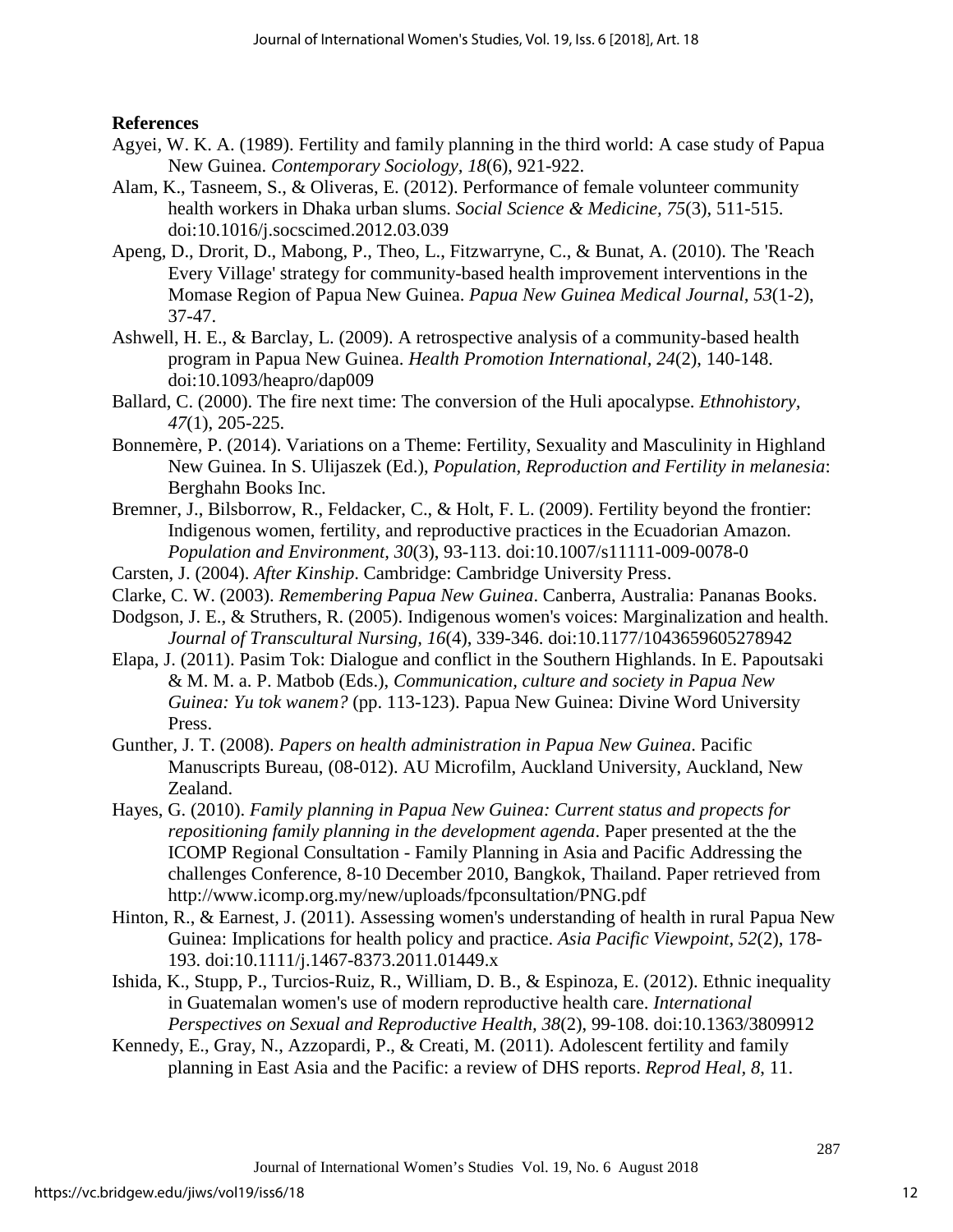- Kennedy, E., Mackesy-Buckley, S., Subramaniam, S., Demmke, A., Latu, R., Robertson, A., ... Luchters, S. (2013). The case for investing in family planning in the Pacific: costs and benefits of reducing unmet need for contraception in Vanuatu and the Solomon Islands. *Reproductive Health, 10*(1), 30.
- Kies, C. W. (1987). Family planning in rural Kwazulu: Transition from traditional to contemporary practices. *Southern African Journal of Demography, 1*(1), 16-19. doi:10.2307/20853751
- Kura, S., Vince, J., & Crouch-Chivers, P. (2013). Male involvement in sexual and reproductive health in the Mendi district, Southern Highlands province of Papua New Guinea: a descriptive study. *Reproductive Health, 10*(1), 46. doi:10.1186/1742-4755-10-46
- Lemonnier, P. (2014). Fertility among the Anga of Papua New Guinea: A Conspicious Absence. In S. Ulijaszek (Ed.), *Population, Reproduction and Fertility in Melanesia* (pp. 219-238): Berghahn Books.
- Lipset, D. (2008). What makes a man? *Anthropological Theory, 8*(3), 219.
- Meigs, A. S. (1976). Male Pregnancy and the Reduction of Sexual Opposition in a New Guinea Highlands Society. *Ethnology, 15*(4), 393-407. doi:10.2307/3773307
- Petruney, T., Wilson, L. C., Stanback, J., & Jr, W. C. (2014). Family Planning and the Post-2015 Development Agenda. *Bull World Health Organ, 92*(8), 548-548A.
- Sanaphay, A., Daenseekaew, S., Smith, J. F., Eckermann, E., & Scopaz, A. (2014). Home delivery traditions among women in Southern Lao PDR: Challenges for achieving MDG 4 & 5 targets. *Philippines Journal of Nursing, 84*(1), 24-31.
- Sanga, K., de Costa, C., & Mola, G. (2010). A review of maternal deaths at Goroka General Hospital, Papua New Guinea 2005-2008. *Australian & New Zealand Journal of Obstetrics & Gynaecology, 50*(1), 21-24. doi:10.1111/j.1479-828X.2009.01116.x
- Scaglion, R. (2003). AbelamEncyclopedia of sex and gender: Men and women in the world's cultures: Springer Science+Business Media. Retrieved from http://search.credoreference.com.
- Simba, D., Schuemer, C., Forrester, K., & Merriment, H. (2011). Reaching the poor through community-based distributors of contraceptive: Experiences from Muhueza District, Tanzania. *Tanzania Journal of Health Research, 13*(1), 1-9.
- Smith-Oka, V. (2009). Unintended consequences: Exploring the tensions between development pograms and indigenous women in Mexico in the context of reproductive health. *Social Science and Medicine, 68*(11), 2069-2077. doi:10.1016/j.socscimed.2009.03.026
- Stephens, C., Nettleton, C., Porter, J., Willis, R., & Clark, S. (2005). Indigenous peoples' health—why are they behind everyone, everywhere? *The Lancet, 366*(9479), 10-13. doi:10.1016/s0140-6736(05)66801-8
- Strathern, M. (1988). *The Gender of the Gift*. Cambridge: Cambridge University Press.
- Treva, B. (2012). *Stocktake of the gender mainstreaming capacity of Pacific Island Governments: Papua New Guinea.* Retrieved from http://www.pacificwomen.org/wpcontent/uploads/PNG-gender-stocktake.pdf
- Ullah, A. N. Z., & Humble, M. E. (2006). Determinants of oral contraceptive pill use and its discontinuation among rural women in Bangladesh. *Reproductive Medicine and Biology, 5*(2), 111-121. doi:10.1111/j.1447-0578.2006.00132.x
- United Nations. (2008). *United Nations Declaration on the Rights of Indigenous Peoples*  Retrieved from http://www.un.org/esa/socdev/unpfii/documents/DRIPS\_en.pdf